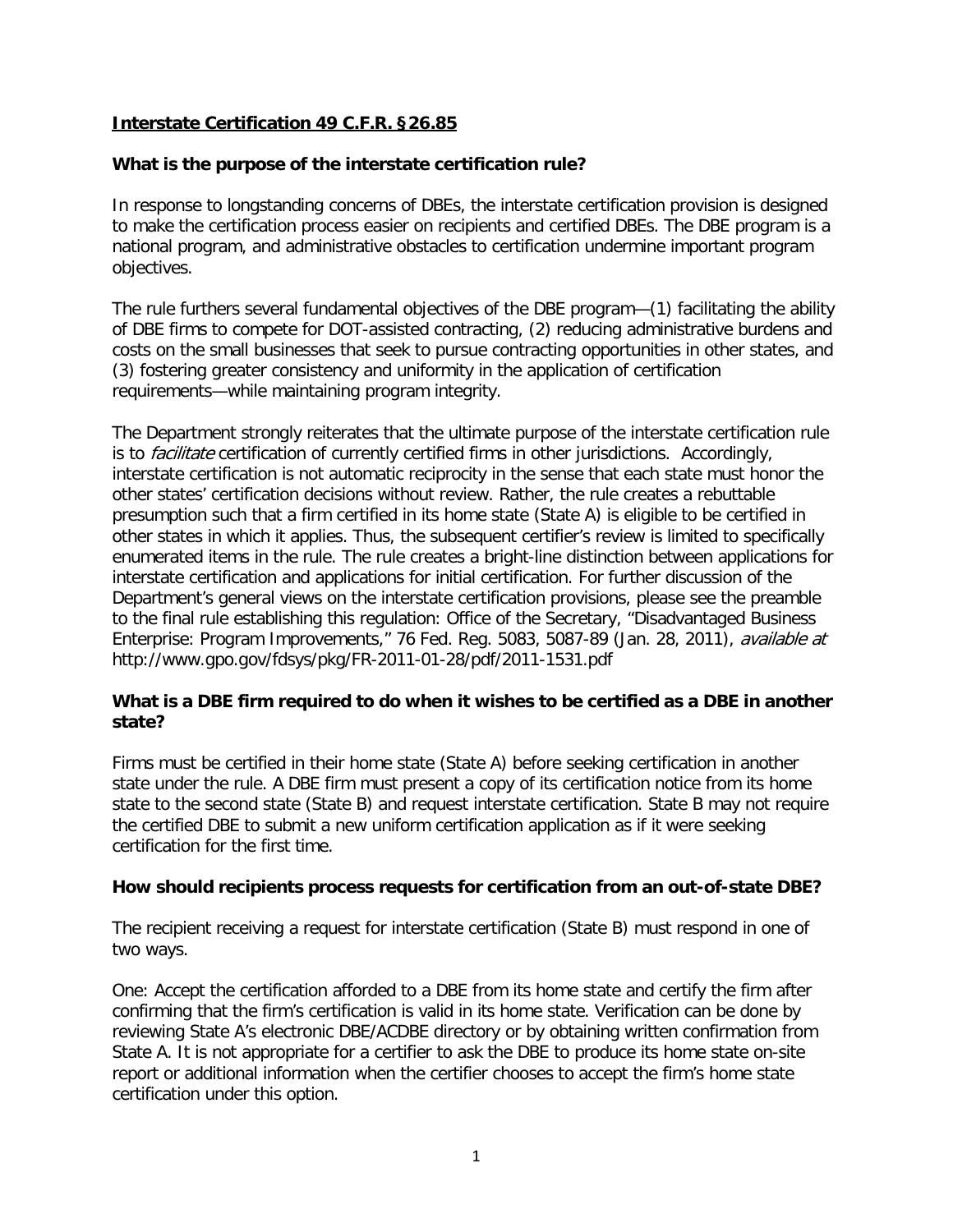Two: Ask the DBE to provide all of the information required by 49 C.F.R. §26.85(c)(1–4). State B may only require the DBE to submit its application form and supporting documentation it submitted to its home state. State B may not require the applicant to submit all application material it may have submitted to other states it is certified in. The rule permits State B however, to request affidavits of no change and notices of changes that were submitted to State A and other jurisdictions. The rule further permits State B to request notices or other correspondence from states other than State A related to the firm's status as an applicant or certified DBE in those states.

Under this option, once the recipient receives the required information from the DBE, the recipient must contact the DBE's home state within seven days and request a copy of the site visit report for the firm, any updates to the site visit review, and any evaluation of the firm based on the site visit. State A must transmit the information to State B within seven days of receiving the request. The Department encourages States A and B to speak with each other (if for no other reason than to verify that State B received all of the State A materials to which it is entitled).

Based on the information provided by the DBE and by the home state, the recipient has 60 days to notify the DBE that the request for interstate certification is granted or that there is good cause to believe the home state's certification of the firm is erroneous or should not apply in its state. The notice of denial must conform to the requirements of 49 C.F.R. §26.85(d)(4).

#### The two options described in 49 C.F.R. §26.85(b) and (c) are State B's only authorized responses to an application for interstate certification.

### **May recipients choose one of the above options to apply to all interstate certification applications it receives from a particular state(s) or recipient(s)?**

Yes, in cases where a reciprocity agreement exists between two or more recipients. Otherwise, each application for interstate certification should be carefully reviewed so that a recipient is making a choice on a case-by-case basis whether to exercise one of the two options listed above. We reiterate that the Department believes that regional certification consortia or reciprocity agreements among states is a good step toward fostering trust among certification agencies.

### **Is it acceptable to ask a DBE applying for interstate certification to provide additional items not listed in 49 C.F.R. §26.85(c)**

No. A firm should not be required to submit additional information beyond the information identified in the rule. Stated differently, recipients may not require a DBE to supplement its home state certification package or on-site materials with information State B thinks is missing or that State B believes State A should have collected but did not. Recipients must make decisions on whether to certify a DBE from another state based on their evaluation of the information delineated in the rule. In the context of interstate certification, requests for information is limited to those items listed in §26.85(c). Section 26.109(c)'s duty to cooperate provision should not be used to request additional information from the firm beyond what is required by §26.85(c).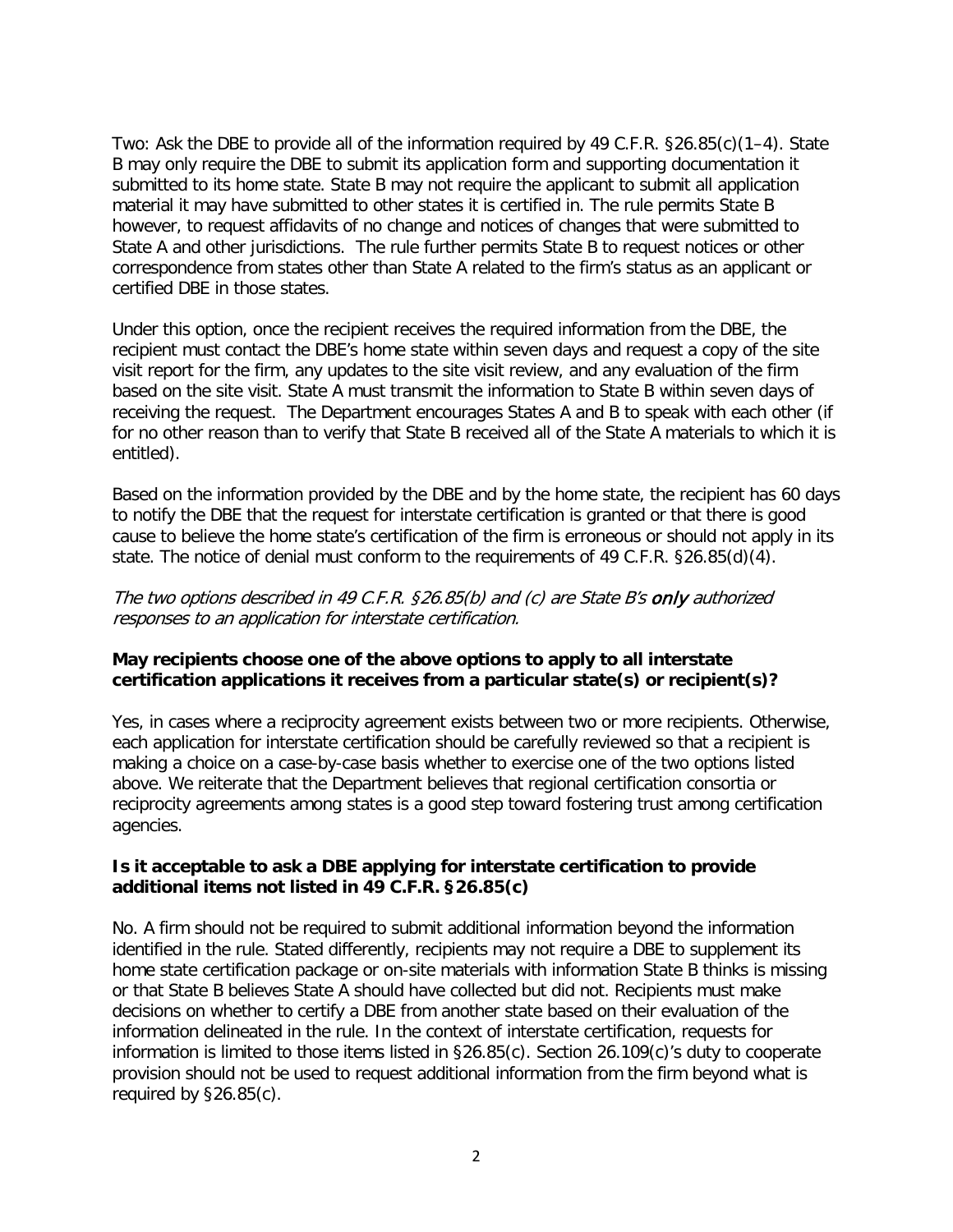### **What is meant by the phrase "all supporting documents"?**

Section 26.85(c) permits a recipient (State B) to choose not to accept State A's certification of a firm. In this instance, the firm must provide to State B a copy of its certification letter from the home state, a complete copy of its application form with all supporting documents actually provided to State A, and any other, nonduplicative information it has submitted to any other state related to its certification. The term "supporting documents" is not a reference to the Uniform Certification Checklist. Instead, it refers to those supporting documents that the DBE previously submitted to State A as part of its initial certification application package including its current annual affidavit. For example, tax returns provided with a DBE's initial application to State A must be provided, but State B may not request from the DBE more recent tax returns than those in State A's (or another state's) files.

### **If a recipient accepts another state's certification, are they required to recognize an out-of-state DBE's NAICS Codes that were granted to the DBE by their home state?**

Yes. By granting DBE interstate certification to an out-of-state DBE pursuant to §26.85, State B recognizes all aspects of that certification. Since part of a DBE firm's State A certification includes that DBE being recognized under one or more NAICS codes, State B must, therefore, recognize the out-of-state DBE's NAICS Codes that were assigned to the DBE by its home state. There is no such thing as "partial" interstate certification wherein State B grants interstate certification to an out-of-state DBE in some, but not all the NAICS codes assigned to it by the home state.

### **How should recipients treat requests for additional NAICS Codes from DBEs not certified in those codes in their home state?**

The DBE may seek certification in State B in additional NAICS codes it believes apply to the work it may perform already or seek to perform in the future. Recipients should process this request for an expansion or augmentation of their assigned NAICS codes as 49 C.F.R. §26.71(n) provides.

### **May DBE firms provide electronic copies of information when applying to another state for certification?**

Yes. A DBE firm may submit electronically the information that §26.85(c) requires it to provide. State B certifiers should not require paper copies of all documents or original signatures previously filed with State A or another state and should not require firms applying for interstate certification to generate new documents (beyond those provided to State A or another state).

# **What is meant by good cause under §26.85(d)(2)?**

The interstate certification rule creates a rebuttable presumption that a firm certified in its home state (State A) is eligible to be certified in other states in which it applies. In situations where State B chooses to ask the DBE to provide all of the information required by §26.85(c)(1-4), the intent is that State B will use this information to make sure nothing submitted by the firm raises a good cause reason for denial.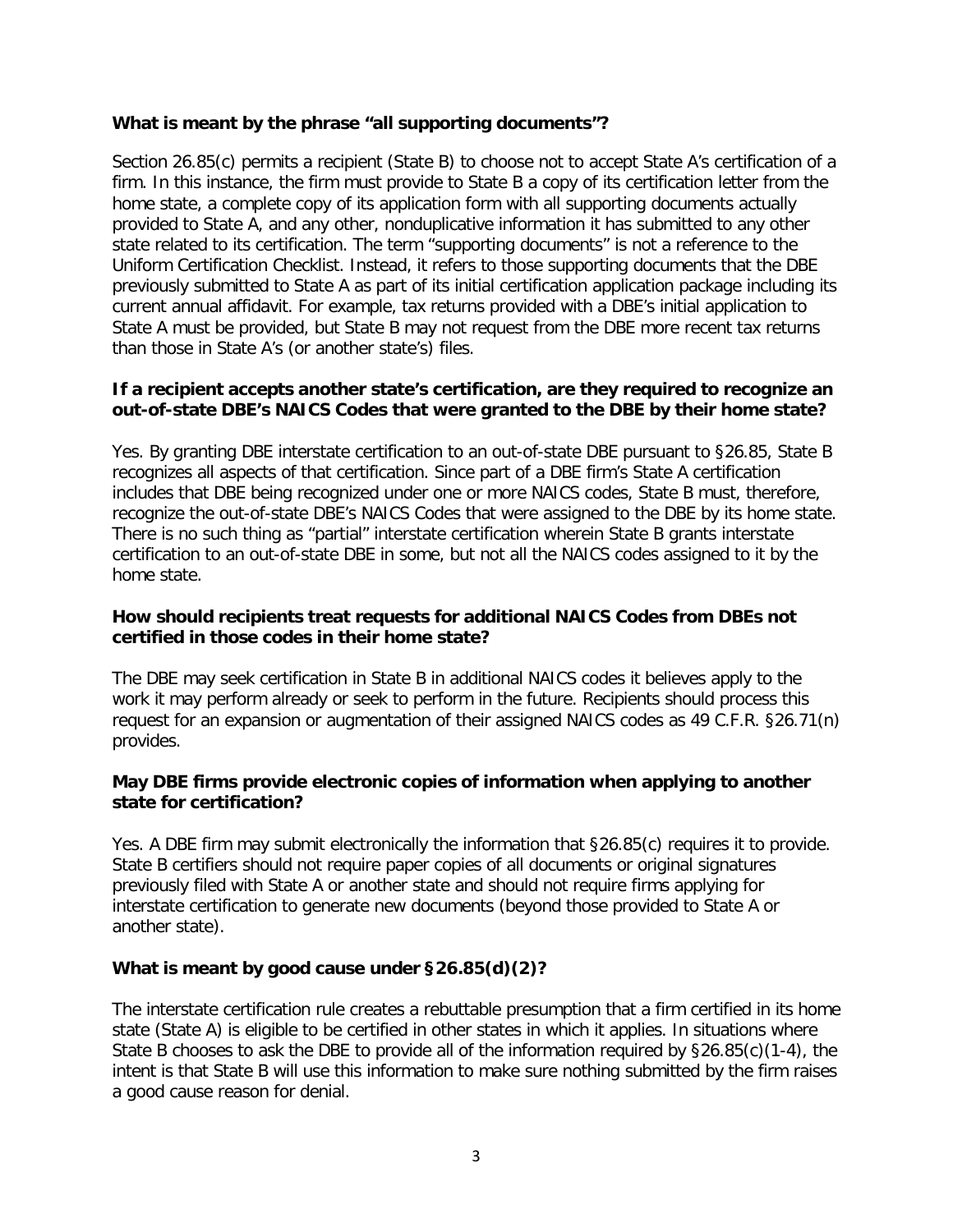State B may only deny a DBE applying for interstate certification if State B has good cause to believe that State A's certification of the firm is erroneous or should not apply in State B. There are five reasons set out in the rule that may constitute good cause to deny a request for interstate certification. Based on the regulatory record and the purpose and intent of the interstate certification provision, we interpret the words "may include" in section 26.85(d)(2) as words of containment (not open ended) that limit the basis for denial to one or more of the delineated reasons. These are the only five reasons on which State B may base its good cause determination.

In its denial, State B must articulate the specific reason or reasons that are enumerated in the rule and provide its rationale for specifying such reason or reasons for denying the firm's request for interstate certification, which must be communicated to the firm. The firm has the opportunity to respond as spelled out in the rule. A recipient's reasons for denial must be specific enough so that the firm can respond with information and arguments focused clearly on the particular issues identified. The reasons should not be conclusory or broad but rather, specific, fact-based reasons.

### **What is meant by §26.85(d)(2) factually erroneous certification decisions and inconsistent with the requirements of 49 C.F.R. Part 26?**

The rule permits a recipient to deny a request for interstate certification based on a determination that the home state's certification was factually erroneous or inconsistent with the requirements of 49 C.F.R. Part 26. Mere interpretive disagreements about the meaning of a regulatory provision or a factual conclusion or inferences do not form a ground for denial. Rather, State B would have to cite information in the home state's certification material or other material submitted by the DBE that directly contradicts a provision in the regulatory text or simply gets wrong a critical fact. For example, suppose State B reviews the documentation used by State A to certify the firm and finds a fact about the firm that renders it ineligible, or State B notices or finds that the home state based its decision on what is clearly a misapplication by the home state of Part 26. In these cases, State B could find good cause to begin a proceeding to deny interstate certification. For example, a mathematical mistake the correction of which results in disadvantaged owners who claimed collective 51% ownership actually owning under 51% of the firm constitutes good cause to find the State A certification factually erroneous.

The phrases factually erroneous and inconsistent with the requirements of the regulation do not mean that State B, had it been the home state, would have explored certain eligibility determinative facts differently and reached a different conclusion. In other words, an opinion by State B that a home state did not adequately investigate a firm's eligibility is not a reason to deem the decision factually erroneous. For example, suppose a DBE's place of business is co-located at a non-DBE facility and there is no evidence that the firm's home state explored the details of this arrangement for possible independence concerns. This does not mean that the home state's determination is factually erroneous or inconsistent with the requirements of the regulation. Similarly, when, for example, there is no balance sheet in the State A materials, that fact alone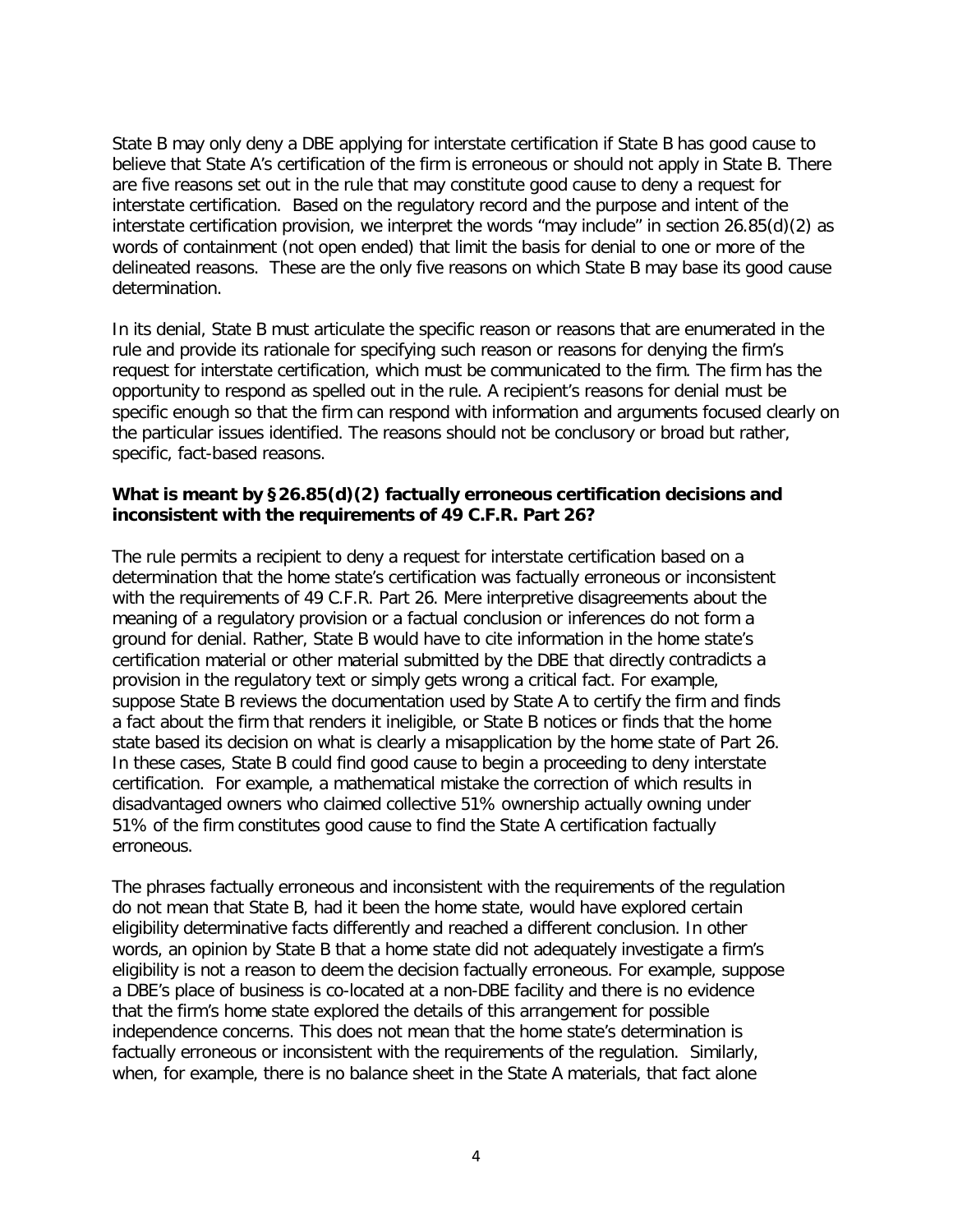does not mean that the State A certification is inconsistent with the requirements of the regulation.

A failure of the State A materials to contain a recent (i.e., less than three years old) onsite report, or items that State B normally requests for *initial* certification applications, does not make the State A determination "factually erroneous" or "inconsistent with the requirements" of the Regulation. For instance, a firm that applies to be certified as a DBE in its home state is required to include a current personal financial statement. Once this firm becomes certified in its home state, State B cannot (several years later) ask the firm to provide a more up-to-date statement, provided that the DBE is up-to-date on its annual affidavits of no change and notifications of changed status. DBE owners are required to attest to the accuracy of the information in their home state file and that they remain economically disadvantaged when they submit their information to State B as required by §26.85(c)(4).

### **What is the process for a DBE to challenge State B's determination that there is good cause to believe that a DBE's home state certification should not apply in State B?**

Once appropriate notice has been afforded to the firm, the DBE bears the burden, under §§26.61(b) and 26.85(d)(4)(iii), of demonstrating that it meets the certification requirements with respect to the particularized issues in the notice. The firm may elect to respond in writing, request an in-person meeting with State B's decision maker to discuss State B's objections to the firm's eligibility, or both. If a meeting is requested, as State B, you must schedule a meeting within 30 days of receiving the DBE's request. The DBE may agree to have its in-person meeting conducted by telephone. The Department encourages, but does not require, states to keep a record of either the in-person meeting or telephone discussions with the firm.

If the recipient finds the DBE has not met its burden of proof with respect to the issues clearly identified in the notice of denial, the recipient must then issue a written decision under §26.85(d)(4)(v), one that also complies with the requirements of §26.86(a), which the DBE may appeal to the Department under §§26.85(d)(4)(vii) and 26.89.

### **May a recipient set a time by which an out-of-state DBE must exercise its right to respond in writing or request an in-person meeting (or both) to discuss the recipient's objections to recognizing the DBE's home state certification?**

Yes. It is acceptable and prudent to provide in the notice required by 49 C.F.R. §26.85(d)(4) a reasonable time by which the DBE must submit to you a written response to your determination and/or request a meeting. A reasonable time period may vary depending on the circumstances and complexity of each case, but generally the response time should not be less than 21 calendar days. Your notice should set forth the consequences if the DBE does not act within the time period you set (e.g., your determination will become final and the DBE may appeal to the Department).

**Are recipients required to enter interstate certification denial and decertification data in DOT's Departmental Office of Civil Rights database and how should this information be used?**